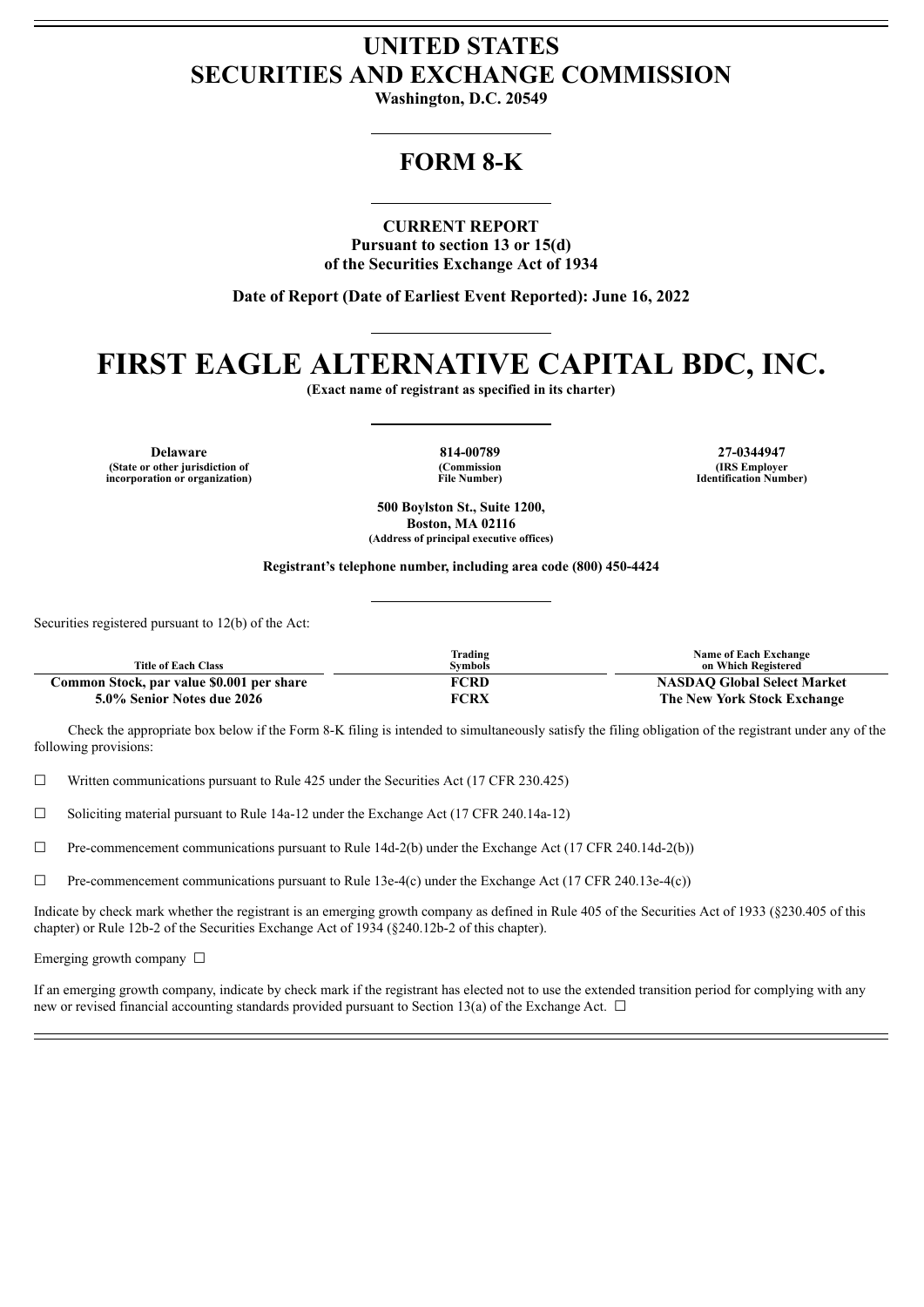#### **Item 5.07**. *Submission of Matters to a Vote of Security Holders.*

The Company held its Annual Meeting on June 16, 2022. There were present at the Annual Meeting, in person or by proxy, stockholders holding an aggregate of 22,530,416 shares of the Company's common stock, out of a total number of 29,941,732 shares of the Company's common stock issued and outstanding and entitled to vote at the Annual Meeting. There were no broker non-votes for Proposals 2 and 3. Following are descriptions of the matters voted on at the Annual Meeting and the final results of such voting:

#### **Proposal 1 — Election of Directors**

The following individuals, constituting all of the nominees named in the Company's Proxy Statement, were elected as directors to serve until the 2023 Annual Meeting of Stockholders or until their successors are duly elected and qualified. The following votes were taken in connection with this proposal:

| Director                    | For        | Withheld | <b>Broker Non-vote</b> |
|-----------------------------|------------|----------|------------------------|
| Christopher J. Flynn        | 13,495,626 | 331,314  | 8,703,476              |
| Edmund P. Giambastiani, Jr. | 13,254,365 | 572.575  | 8,703,476              |
| Nancy Hawthorne             | 13,225,375 | 601,565  | 8,703,476              |
| James D. Kern               | 13,209,369 | 617.571  | 8,703,476              |
| Deborah McAneny             | 13,479,869 | 347,071  | 8,703,476              |
| Jane Musser Nelson          | 13,475,357 | 351,583  | 8,703,476              |

#### **Proposal 2 — Ratification of Appointment of PricewaterhouseCoopers LLP as Independent Registered Public Accounting Firm**

The proposal to ratify the appointment of PricewaterhouseCoopers LLP as the Company's independent registered public accounting firm for the fiscal year ending December 31, 2022 was approved. The following votes were taken in connection with this proposal

| $For$<br>21,589,547<br>$\sim$ $\sim$ $\sim$<br>205,269 | \bstain          |
|--------------------------------------------------------|------------------|
|                                                        | 600 <sup>1</sup> |

#### **Proposal 3 — Approval of Adjournment of the Annual Meeting to Solicit Additional Proxies**

A proposal to approve the adjournment of the Annual Meeting, if necessary or appropriate, to solicit additional proxies was approved. A vote was not taken on this proposal as there were sufficient votes present to conduct the business of the Annual Meeting. The vote, prior to the Annual Meeting, to approve such proposal was as follows:

| <b>For</b> | Against | Abstain |
|------------|---------|---------|
| 21,604,493 | 548.174 | 377,749 |
|            |         |         |

2